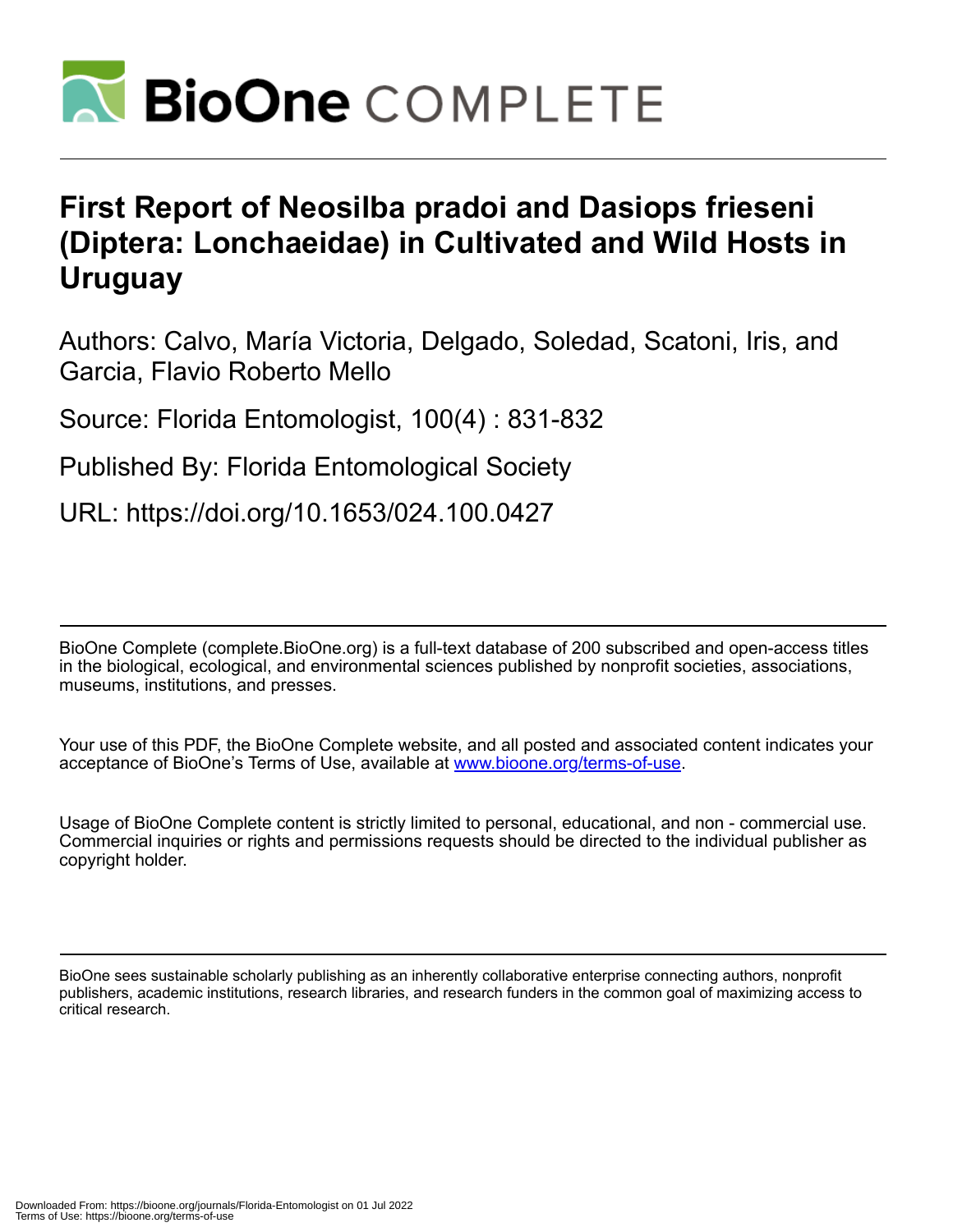# **First report of** *Neosilba pradoi* **and** *Dasiops frieseni* **(Diptera: Lonchaeidae) in cultivated and wild hosts in Uruguay**

María Victoria Calvo<sup>1\*</sup>, Soledad Delgado<sup>,</sup>, Iris Scatoni<sup>,</sup>, and Flavio Roberto Mello Garcia<del>°</del>

The members of the family Lonchaeidae (lance flies) are glossy black color with a blue or green metallic shine, or a mixture of both blue and green. The larvae usually are saprophagus or frugivorous (Bentancourt et al. 2009). This family is very well represented in South America, although knowledge of the frugivorous Lonchaeidae is just being developed; presently, little or nothing is known about the identity and biology of the many South American species (Korytkoioski & Ojeda 1971; Norrbom & McAlpine 1997; Strikis et al. 2011; Gisloti et al. 2017).

The family Lonchaeidae possibly has received little attention because several species are opportunists associated with fruit fly (Diptera: Tephritidae) infestations (McAlpine & Steyskal 1982), rather than being primary pests. However, Araujo & Zucchi (2002), Aguiar-Menezes et al. (2004), Strikis & Lerena (2009), and Nicácio & Uchôa (2011) found that some species were primary invaders, and not dependent on previous oviposition by tephritids.

In Uruguay, there have been few reports of Lonchaeidae associated with fruit. *Dasiops uruguayensis*, described by Enderlein in 1936 (Korytkoioski & Ojeda 1971), and *Lonchaea chalybea* Wiedemann are the only records for this country (Ruffinelli & Carbonell 1954).

Between Nov 2013 and May 2014, mature fruits were collected from potential hosts of Diptera in Salto (31.3865°S, 57.7176°W) and Canelones (34.6207°S, 56.3612°W), Uruguay. Fruits (from plants or recently fallen) were collected from 18 plant species (Table 1). The samples were counted, weighed, and stored individually in screen-covered plastic pots containing

**Table 1.** Species of plants sampled, fruit weight, number of fruits sampled, number of adult Lonchaeidae emerged, average number of adults per kg, and percentage of fruit infested.

| Plant taxa                         | Fruit weight (g) | No. fruit sampled | No. lonchaeids emerged | No. adults per kg | % fruit infested |
|------------------------------------|------------------|-------------------|------------------------|-------------------|------------------|
| Myrtaceae                          |                  |                   |                        |                   |                  |
| Psidium cattleianum                | 1396.0           | 145               | 3                      | $\overline{2}$    | $\overline{2}$   |
| Myrcianthes pungens                | 655.4            | 345               |                        |                   |                  |
| Psidium quajaba                    | 7986.9           | 195               |                        |                   |                  |
| Acca sellowiana                    | 10270.7          | 373               |                        |                   |                  |
| Eugenia uniflora                   | 162.6            | 8                 | $\mathbf{1}$           | 6                 | 13               |
| Hexachlamis edulis                 | 449.2            | 25                |                        |                   |                  |
| Ebenaceae                          |                  |                   |                        |                   |                  |
| Diospyros kaki                     | 2922.3           | 46                |                        |                   |                  |
| Moraceae                           |                  |                   |                        |                   |                  |
| <b>Ficus carica</b>                | 2147.6           | 40                |                        |                   |                  |
| Maclura pomifera                   | 6359.0           | 21                |                        |                   |                  |
| Rutaceae                           |                  |                   |                        |                   |                  |
| Fortunella margaritus              | 192.2            | 20                |                        |                   |                  |
| C. reticulata $\times$ C. sinensis | 13227.2          | 119               |                        |                   |                  |
| Citrus sinensis cv. W Navel        | 14721.6          | 82                |                        |                   |                  |
| Citrus sinensis cv. Valencia       | 3888.4           | 30                | 27                     | $\overline{7}$    | 17               |
| Citrus paradisii                   | 9364.0           | 39                |                        |                   |                  |
| Sapotaceae                         |                  |                   |                        |                   |                  |
| Pouteria gardneriana               | 791.6            | 56                |                        |                   |                  |
| Passifloraceae                     |                  |                   |                        |                   |                  |
| Passiflora caerulea                | 33.1             | 2                 | 13                     | 393               | 100              |
| Rosaceae                           |                  |                   |                        |                   |                  |
| Pyrus communis                     | 27001.5          | 181               | $\mathbf 1$            | 0.04              | 0.6              |
| Santalaceae                        |                  |                   |                        |                   |                  |
| Acanthosyris spinescens*           | 3015.3           | 308               | $\overline{2}$         | 0.001             | 0.6              |

\*First record of a lonchaeid infesting this plant.

\*Corresponding author; E-mail: vcalvo@fagro.edu.uy

<sup>1</sup> University of República Oriental del Uruguay, Department of Entomology, Montevideo, 12900, Uruguay; E-mail: vcalvo@fagro.edu.uy; soledaddelgadojorge@ hotmail.com; iscatoni@fagro.edu.uy

<sup>2</sup> Federal University of Pelotas, Institute of Biology, Department of Zoology and Genetics, Laboratory of Insect Ecology 96010-900, P.O. Box 354, Pelotas, Río Grande do Sul, Brazil; E-mail: flavio.garcia@pq.cnpq.br